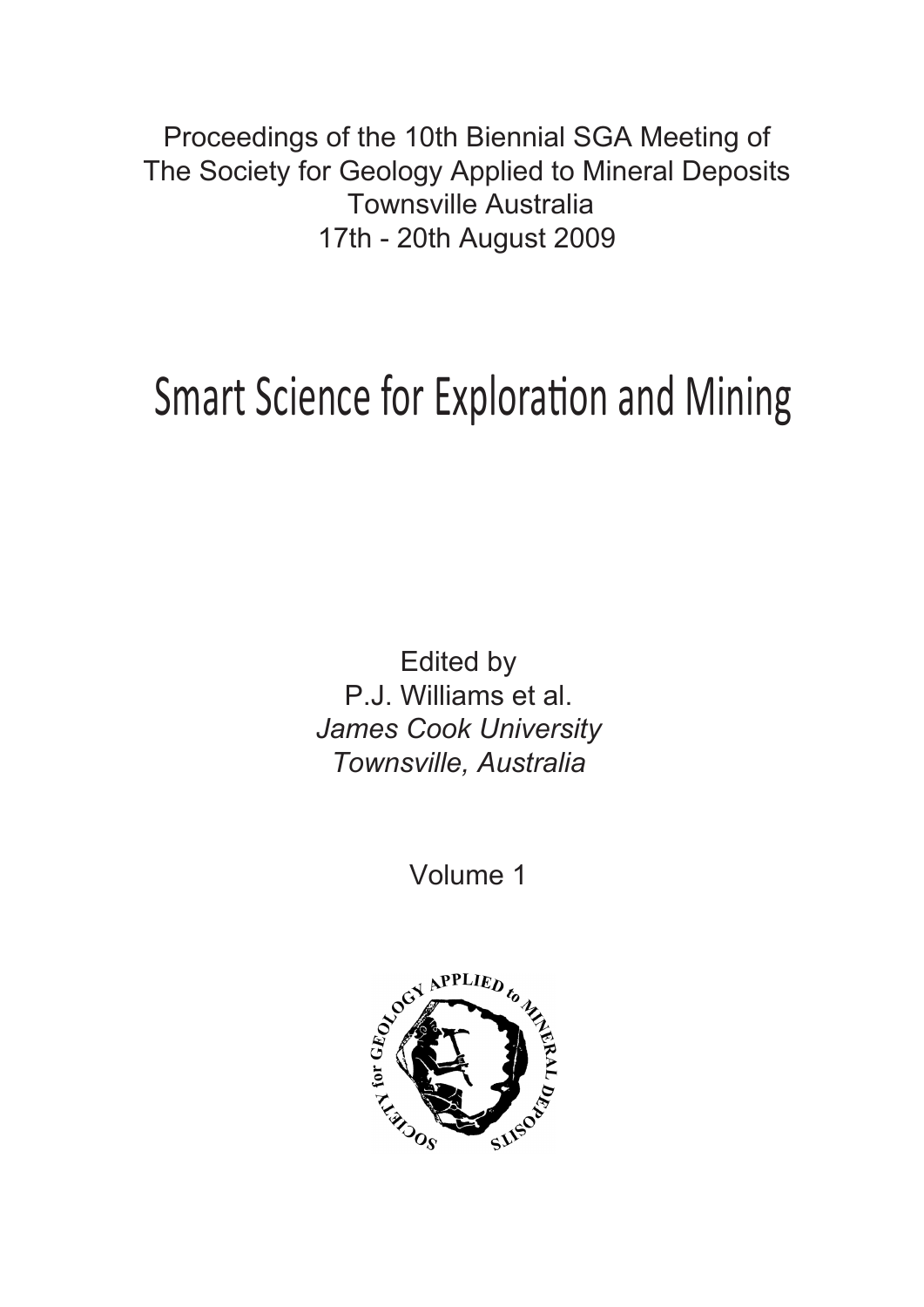The 10th Biennial Meeting was organised by

The Economic Geology Research Unit James Cook University Townsville Australia 4811 egru@jcu.edu.au



This publication cannot be reproduced in whole or part without the permission of The Society for Geology Applied to Mineral Deposits (SGA).

A digital version of these volumes is available from the SGA at www.e-sga.org

ISBN # 9780980558685<br>Volume 1 9780980558685 9780980558685<br>9780980558685  $Volume<sub>1</sub>$ <br>Volume 2

Published by Economic Geology Research Unit James Cook University Townsville Australia 4811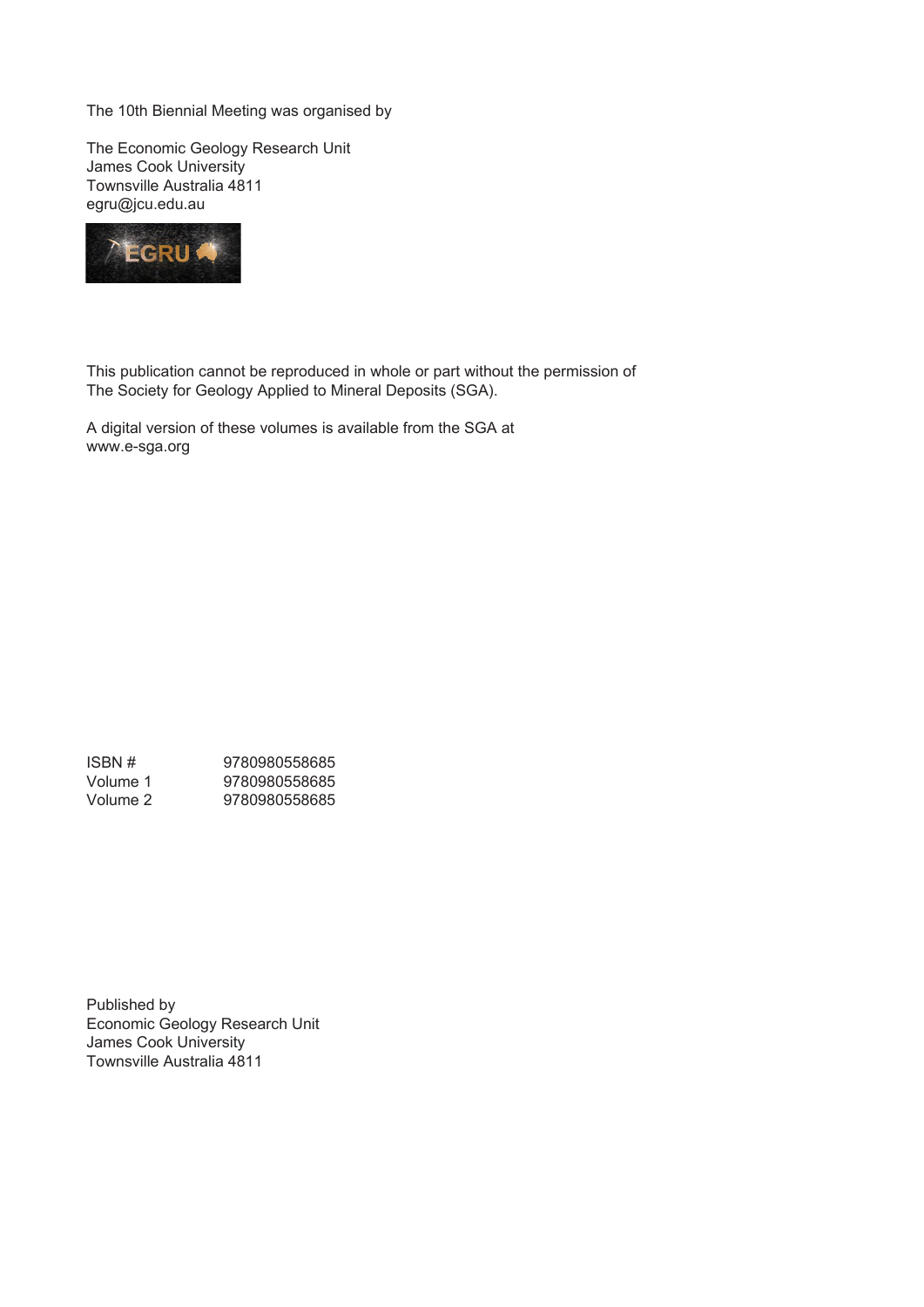## **Geology and Mineralisation of the Rocklands Copper-Cobalt-Gold Deposits, Cloncurry District, North West Queensland, Australia**

#### **Simon D. Beams**

*Terra Search Pty Ltd :(Consultant Geologist to Cudeco Limited). PO Box 981 Castletown, Hyde Park, Qld, Australia, 4812*.

**Abstract.** The Rocklands deposits represent a significant near surface discovery in the outcropping portion of the Proterozoic Mt Isa Inlier. Several linear copper, cobalt, gold lodes are present which are currently receiving extensive geological evaluation. The general geological setting and style of mineralisation is described. The deposits are structurally controlled occurring in linear, dilatant mineralized channel ways. There is a close association with steeply dipping dolerite dykes which cut, at a high angle, the shallow dipping predominantly siliciclastic host metasedimentary sequence. Infill of both vein material and hydrothermal breccia occur, together with slivers of apparently in situ shattered and altered wall rock. In the primary zone, the moderate to high temperature mineral assemblage consists of chalcopyrite, pyrite, magnetite, actinolite, calcite, quartz, biotite, with minor cobalt sulphides. Leaching, deep oxidation and supergene enrichment of copper has resulted in some very high grade zones with spectacular development of native copper and chalcocite accompanied by higher gold grades.

**Keywords:** Copper, Cobalt, Gold, Native Copper, Supergene, Dilatant Structures, Hydrothermal Breccia, IOCG

#### **1 Introduction**

In April, 2006, Cudeco Directors Wayne McCrae and the late Tim Koitka made a major discovery of copper mineralization in their solely owned Rocklands tenement, 15 km west of Cloncurry. This discovery, by non geologists, of significant outcropping mineralisation in the "mature exploration terrain" of the Eastern Succession of the Proterozoic Mt Isa Inlier, north west Queensland challenges the current accepted wisdom that new discoveries will only be made using sophisticated technology under cover.

Since the Rocklands discovery, Cudeco have built up an extensive geological data set with surface mapping and an intensive drilling program which in March 2009 is in the order of 900 plus holes, 124000 metres of reverse circulation percussion and 18000 metres of diamond drill core. Other data sets include ground and airborne magnetics, radiometrics, SAM (Sub audio magnetics), IP, and soil and bedrock drilling geochemistry. This paper reports the current geological understanding of the Rocklands copper-cobalt-gold deposits.



Figure 1. Location of Rocklands project area on the nose of the northeast plunging Duck Creek Anticline, Quamby-Malbon Zone, Eastern Succession, Mt Isa Inlier. Faults and major units shown. Source: Taylor Wall et al (2000).

#### **2 Geological Setting**

Mineralization at Rocklands is hosted in a series of sub parallel, east south east trending, linear zones. The mineralised lodes occur within a metamorphosed sedimentary sequence of siltstone, sandstone/quartzite, quartz magnetite/jaspilite lenses, calcareous beds and calc silicates of Proterozoic age. The lower siliciclastic dominated sequence has been assigned to the Mitakoodi Quartzite with the jaspilite and enclosing units assigned to the Overhang Jaspilite. These stratigraphic units occur within the nose of the Duck Creek Anticline; a major fold structure which south of the project area has a crosslimb width of 40km (Figure 1). The general attitude of the metasedimentary sequence is an east south east strike with shallow dip and younging to the north east.

Medium grained, intrusive dolerite of Proterozoic age is very prominent in the area. Although several styles of intrusive dolerite bodies may be present, the majority are steeply dipping, cross-cutting, linear and dyke-like. In general, mineralization follows the same structures as the dolerite dykes and cross cuts both dolerite and the intruded sedimentary sequence. Shallow surficial cover, of Recent or Tertiary age colluvium and alluvium, partially obscure some of the basement outcrop (Figure 2). In general, depth of weathering in unmineralised areas is a shallow 15 to 20 metres.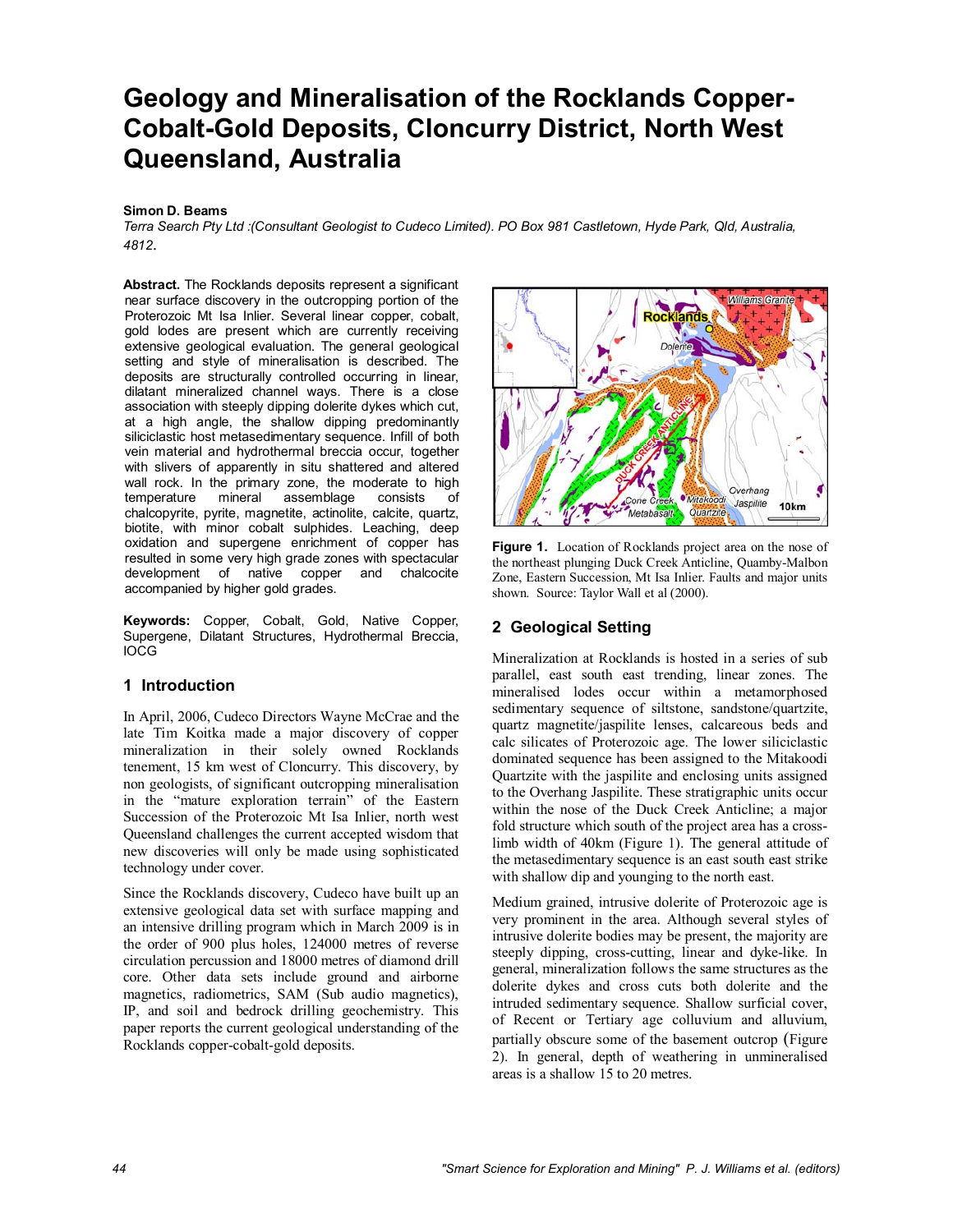

Figure 2. Simplified surface geology, drilling and main mineralised zones at Rocklands.

#### **3 Mineralisation Description**

#### **3.1 Primary mineralisation**

Primary chalcopyrite-pyrite mineralisation occurs within steeply dipping, through-going, west northwest trending, linear, structures that cut the shallow dipping metasedimentary sequence at a high angle (Figure 3). The structures represent mineralised channel-ways or "plumbing systems" containing a host of lithologies, including vein material and hydrothermal breccias, together with slivers of apparently in situ shattered and altered wall rock.

Thin, scattered planar veins and alteration selvedges, filled with red (probably albitic) feldspar and pyritechalcopyrite cut the sedimentary and dolerite wall rocks peripheral to the main structures.

Observations made during logging of drill holes at Rocklands have led to the interpretation of an evolving sequence of paragenesis and breccia textures within the mineralised structures. Hydrothermal fluid was pumped into pre-existing structures which are typically occupied by dolerite dykes, and caused hydraulic fracturing of impermeable lithologies such as siltstone and dolerite wall rock. Continued fluid flow into the structure resulted in jigsaw type breccias, with little evidence of rotation, which were then replaced by milled matrix supported breccias with rounded clasts. The paragenetic mineralogical sequence began with wall rock blocks mantled by secondary biotite, followed by infill of actinolite and magnetite, commonly in a typical "crackle" or jigsaw breccia. Continued hydrothermal development resulted in infill calcite, pyrite, chalcopyrite, magnetite and quartz. Some breccias are clearly polymict, clast supported with little matrix. There is a possibility that these polymict breccias have arisen from leaching of carbonate from the structure and subsequent collapse. Coarse unbrecciated sparry calcite appears to have been a late infill vein phase.

Primary copper mineralization is evident as coarse splashes of irregular chalcopyrite with coarse well formed pyrite, particularly associated with calcite, quartz, actinolite, magnetite vein and breccia infill. Total sulphide content is variable, generally in the range from 1% to 10%, however thin (1m-5m) massive zones are presentwith greater than 50% chalcopyrite-pyrite.

Alteration associated with the mineralization is a moderate to high temperature assemblage of biotite, actinolitic amphibole, red feldspar (probably both potassium feldspar and albite), magnetite, calcite, and quartz. Other minerals noted include minor garnet, fluorite and rare molybdenite.

Cobalt assays within the mineralized drill intersections are generally in the order of 500ppm to 1800 ppm, occasionally up to 0.5% Co. Although, visible primary silver-metallic cobalt sulphides (probably cobaltite) are present, particularly in brecciated siltstone, the bulk of the cobalt mineralization would appear to be associated with fine grained cobalt minerals with pyrite.

Gold grade of the primary mineralisation is generally in the  $0.2g/t$  to  $0.5 g/t$  Au range.



**Figure 3.** Las Minerale cross section 11400E looking grid west. Simplified geology and drilling. Intersections in Table 1.

**Table 1. Selected Intersections Cross Section 11400E DORC079: 78m @ 2.31%Cu (34-112m) 0.08% Co Primary zone: LMDH004: 33m @ 1.55% Cu (134-167m) LMDH008: 47m @ 2.18% Cu (82-129m)** 

#### **3.2 Oxide and supergene mineralisation**

Oxidation of sulphidic mineralized structures at Las Minerale and Rocklands South/Double Oxide generated acid fluids which resulted in leaching, deep oxidation and supergene enrichment of copper. Surface outcrops over the main lodes are sparse and dominantly siliceous breccia. Oxide copper minerals cuprite and malachite occur as minor patches and fracture fillings at or just below the surface.

Within the oxidized zone, copper has been leached from